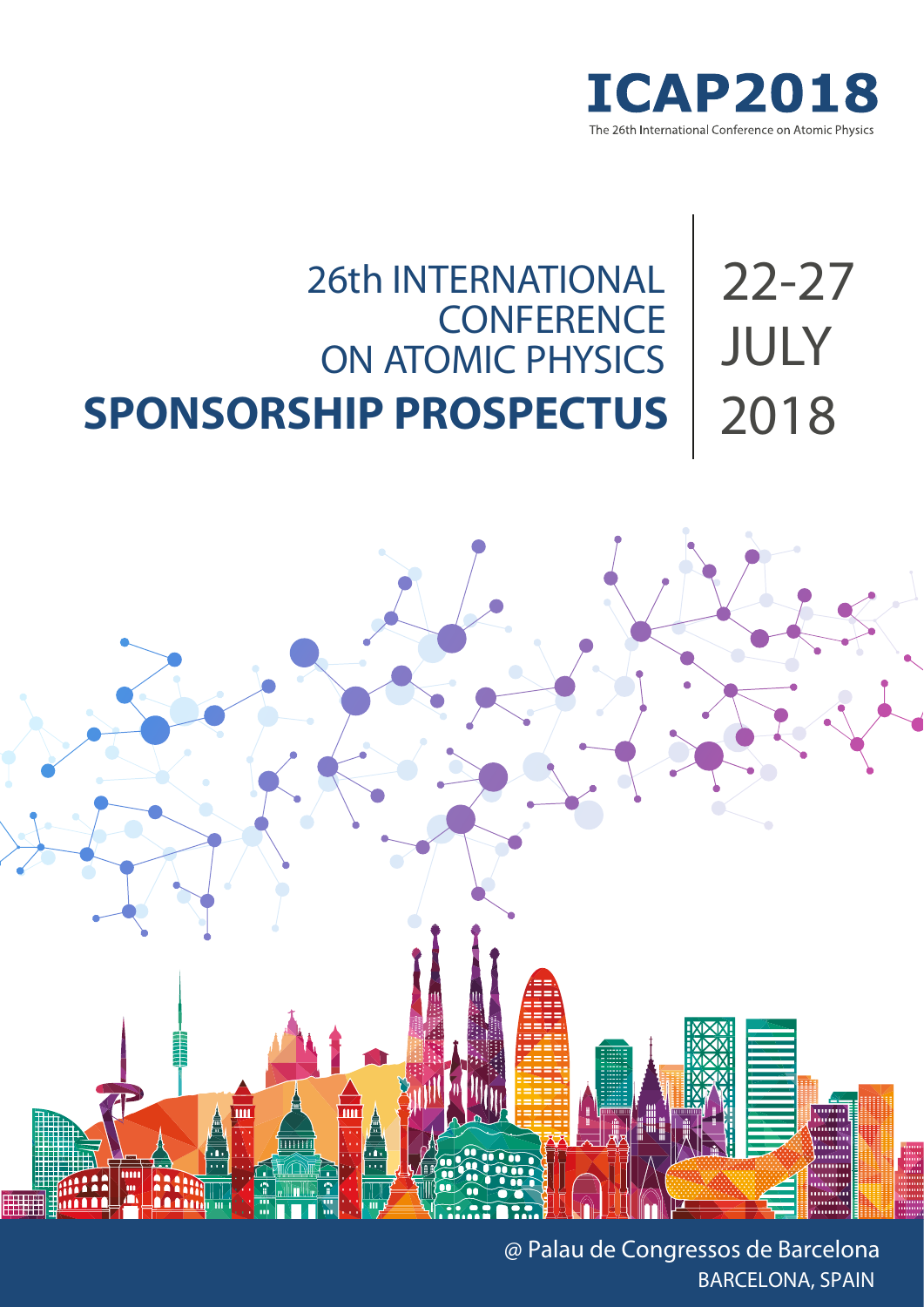

# Venue Information

### Palau de Congressos de Barcelona

Av. Reina Ma.Cristina, s/n 08004 Barcelona T. 902 233 200 F. 932 334 872

www.firabarcelona.com





26th INTERNATIONAL CONFERENCE ON ATOMIC PHYSICS 1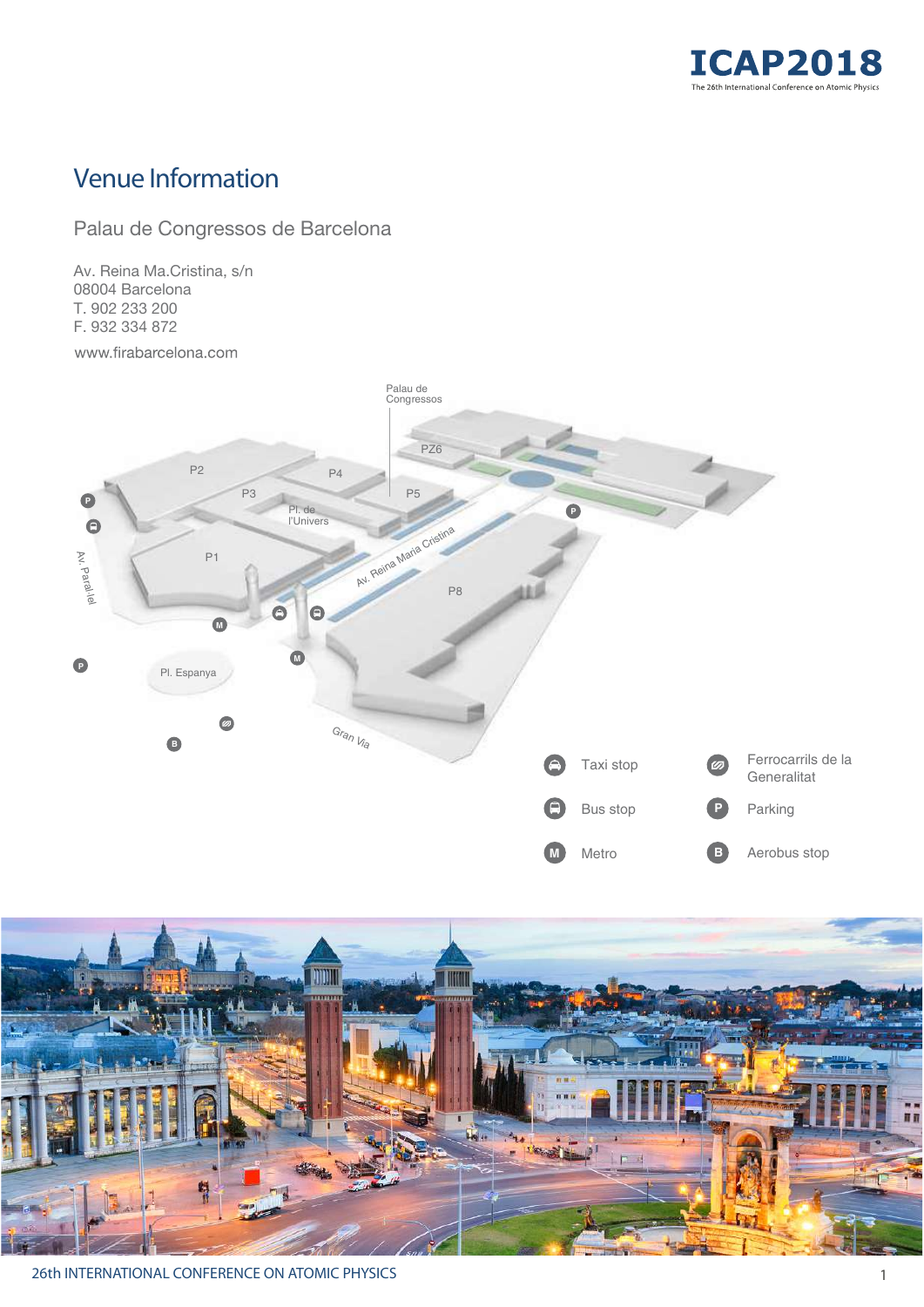

Auditorium (Hall 5, level 3)



Booth & Poster area (Hall 5, level 0)

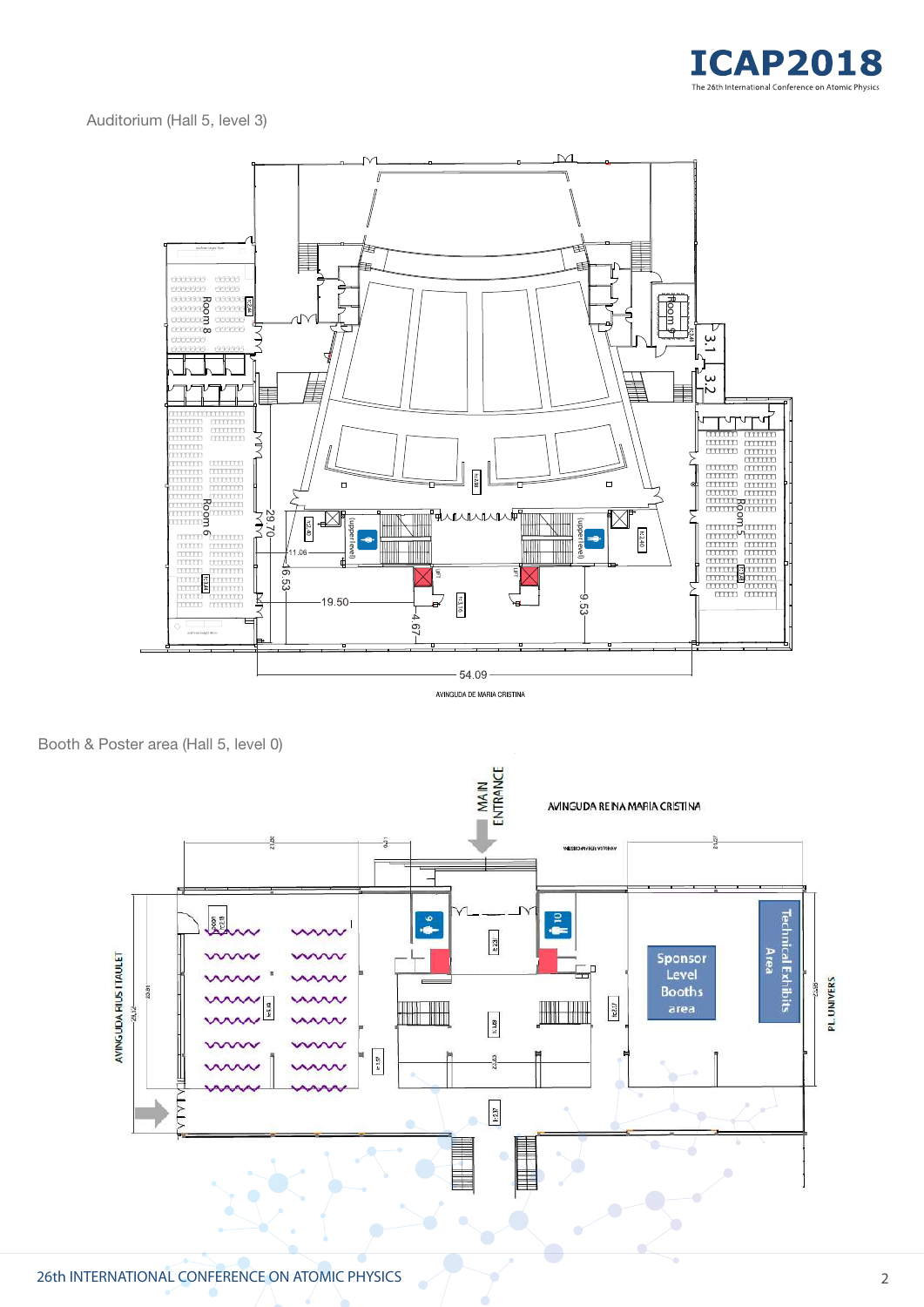

# Apply for Sponsorship ICAP2018

#### **Step 1**

Visit our website (http://www.icap2018.eu) and go to "Sponsorship & Technical Exhibits" menu.

**Step 2** Check available sponsor item and download the Sponsorship Prospectus.

### **Step 3**

Fill out application form and send it to ICAP2018 secretariat (congressbcn@atlanta.es)

## Important dates

**24 May, 2018** Application Deadline

**25 June, 2018** Notification for Booth Allocation

**Late April ~ 22 June, 2018** Application for Booth Facilities Submission Deadline for Advertisement File (Publication & Promotion Item)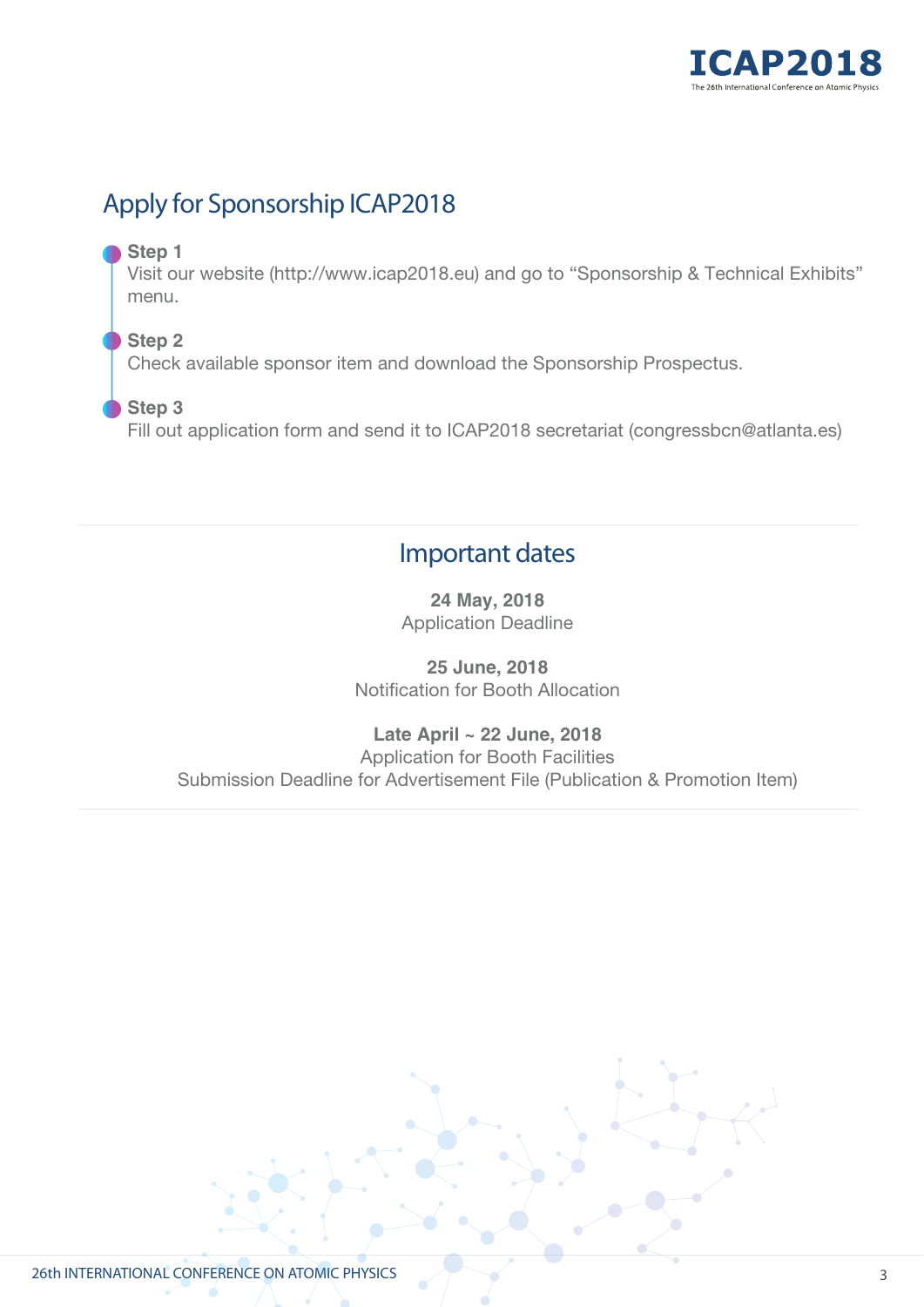

# Apply for Sponsorship ICAP2018

#### **General Item**

Logo and acknowledge on the Program Book Logo on website

### **Individual sponsorship options**

#### **Exhibition Space - Sponsor level**

| 3m x 2m x 2.5m (W x D x H)<br>Gray aluminum structure with white melamine walls<br>3x2 Carpet floor<br>Vertical frieze with name of the exhibitor in standard black letter<br>Floodlights<br>Electric box 2.200w<br>1 round table (80cms) and 2 chairs<br>The option includes the cost of registration for one representative includes banquet.<br>Cost of registration and banquet for additional company representatives<br>(Discounted industry rate) | <b>EUR 5000</b><br><b>EUR 415</b>                                                                              |
|----------------------------------------------------------------------------------------------------------------------------------------------------------------------------------------------------------------------------------------------------------------------------------------------------------------------------------------------------------------------------------------------------------------------------------------------------------|----------------------------------------------------------------------------------------------------------------|
| <b>Refreshment breaks</b>                                                                                                                                                                                                                                                                                                                                                                                                                                |                                                                                                                |
| <b>Welcome Reception (22 July)</b><br>Acknowledgement as Welcome Reception sponsor in Program book<br>Logo on table signage                                                                                                                                                                                                                                                                                                                              | <b>EUR 3000</b>                                                                                                |
| Sponsor brochures can be placed on the cocktail tables<br>Morning Coffee Break (23, 24, 25, 26, 27 July)<br>Acknowledgement as Coffe Break sponsor in Program book<br>Logo on table signage                                                                                                                                                                                                                                                              | <b>EUR 2000</b>                                                                                                |
| Sponsor brochures can be placed on the coffee break tables<br>Afternoon Coffee Break (23, 24, 26 July)<br>Acknowledgement as Coffe Break sponsor in Program book<br>Logo on table signage<br>Sponsor brochures can be placed on the coffee break tables                                                                                                                                                                                                  | <b>EUR 2000</b>                                                                                                |
| <b>Session sponsorship</b>                                                                                                                                                                                                                                                                                                                                                                                                                               |                                                                                                                |
| <b>Main session sponsorship</b><br>Acknowledgement as main session sponsor in Program book<br>Advertisement on session holding slide before and after session<br><b>Poster session sponsorship</b><br>Acknowledgement as posters session sponsor in Program book<br>Logo on a banner in the poster area                                                                                                                                                  | <b>EUR 5000</b><br><b>EUR 3000</b>                                                                             |
| <b>Banquet</b>                                                                                                                                                                                                                                                                                                                                                                                                                                           |                                                                                                                |
| Gala dinner<br>Sponsors logo displayed on the main screen<br>Acknowledgement as Gala Dinner sponsor in Program book<br>Sponsors logo listed on the back of all banquet tickets<br><b>Advertising</b>                                                                                                                                                                                                                                                     | <b>EUR 10000</b>                                                                                               |
|                                                                                                                                                                                                                                                                                                                                                                                                                                                          |                                                                                                                |
| USB with the Abstract book in it. Sponsor logo will be printed on the USB<br>Program book back cover page (1/4)<br>Program book full inner page<br>Program book inner page (1/2)<br>Lanyards for conference badges provided by the Sponsor<br>Given to all participants and speakers<br>Print on gift                                                                                                                                                    | <b>EUR 7000</b><br><b>EUR 5000</b><br><b>EUR 3000</b><br><b>EUR 2000</b><br><b>EUR 1000</b><br><b>EUR 1000</b> |

 $\bullet$ 

 $\alpha$ 

 $\bullet$ 

Ŏ.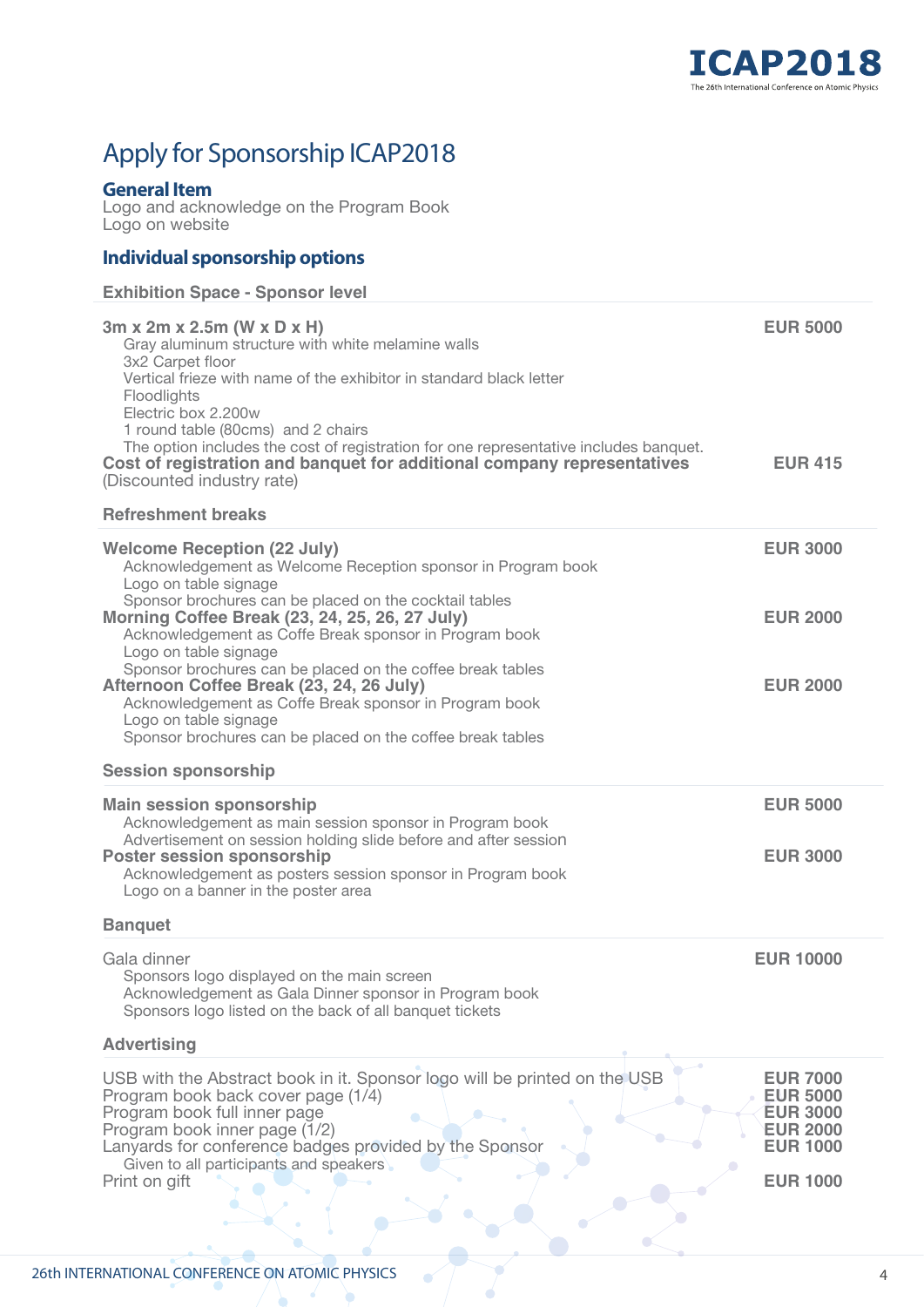

Sponsor Booth

# Booth Details for Sponsorship ICAP2018

#### **Booth Space**

Application fee: 5.000€ ( Sponsor fee) Dimensions:  $3 \times 2 \times 2.5$  (L  $\times$  W  $\times$  H) Items included:

- Gray aluminum structure with white melamine walls
- 3x2 Carpet floor
- Vertical frieze with name of the exhibitor in standard black letter
- Floodlights
- Electric box 2.200w
- -1 round table (80cms) and 2 chairs

The option includes the cost of registration for one representative includes banquet.

**Cost of registration and banquet for additional company representatives EUR 415** (Discounted industry rate)

#### **Booth Allocation**

For our allocation process in time, all companies are highly asked to submit their sponsor booth application by May 24, 2018 by sending email to

Booth allocation will be informed on June 25, 2018 and ICAP2018

#### **Booth Running Hours**

#### **Move-In**

July 21(Sat), 2018 8:00 PM ~ 10:00 PM July 22(Sun), 2018  $10:00$  AM  $\sim 10:00$  PM

#### **Exhibit Dates**

The schedule of commercial exhibition will be the coincident with the schedule of the conference sessions.

#### **Move-out**

July 27, 2018 5:30 PM ~ 12:00 PM (By 00:00 on July 28, 2018)